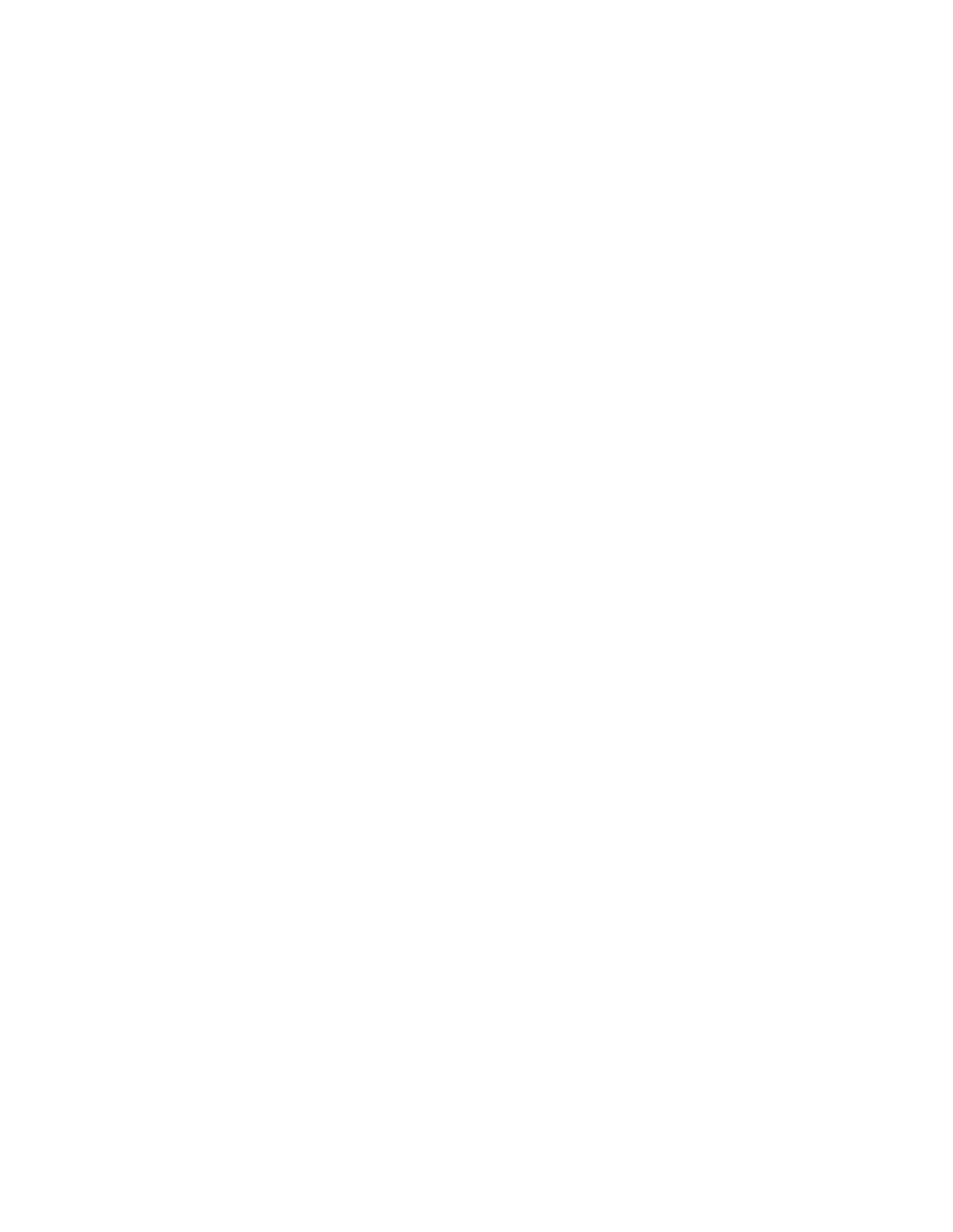### **Product Description**

The APC<sup>®</sup> by Schneider Electric Smart-UPS<sup>®</sup> 500 VA to 3000 VA Tower is a high performance uninterruptible power supply (UPS). It provides protection for electronic equipment from utility power blackouts, brownouts, sags, and surges, small utility fluctuations and large disturbances. The UPS also provides battery backup power for connected equipment until utility power returns to safe levels or the batteries are fully discharged.

### **Safety and General Information**

**Read the Safety Guide included in the package before installing the UPS.**

This unit is intended for indoor use only.

Do not operate this unit in direct sunlight, in contact with fluids, or where there is excessive dust or humidity.

Be sure the air vents on the UPS are not blocked. Allow adequate space for proper ventilation.

The battery typically lasts for two to five years. Environmental factors impact battery life. Elevated ambient temperatures, poor quality utility power, and frequent short duration discharges will shorten battery life.

Connect the Smart-UPS power cable directly to a wall outlet. Do not use surge protectors or extension cords.

The batteries are heavy. Remove the batteries prior to installing the UPS in a rack.

### **Specifications**

For additional specifications, refer to the APC Web site at www.apc.com.

#### **Environmental**

|                    | <b>Operating</b> | $0^{\circ}$ to 40° C (32° to 104° F)                                         |  |
|--------------------|------------------|------------------------------------------------------------------------------|--|
| <b>Temperature</b> | <b>Storage</b>   | $-15^{\circ}$ to 45° C (5° to 113° F)<br>charge UPS battery every six months |  |
| <b>Maximum</b>     | <b>Operating</b> | $3,000 \text{ m}$ (10,000 ft)                                                |  |
| <b>Elevation</b>   | <b>Storage</b>   | $15,000 \text{ m}$ (50,000 ft)                                               |  |
| <b>Humidity</b>    |                  | 0% to 95% relative humidity, non-condensing                                  |  |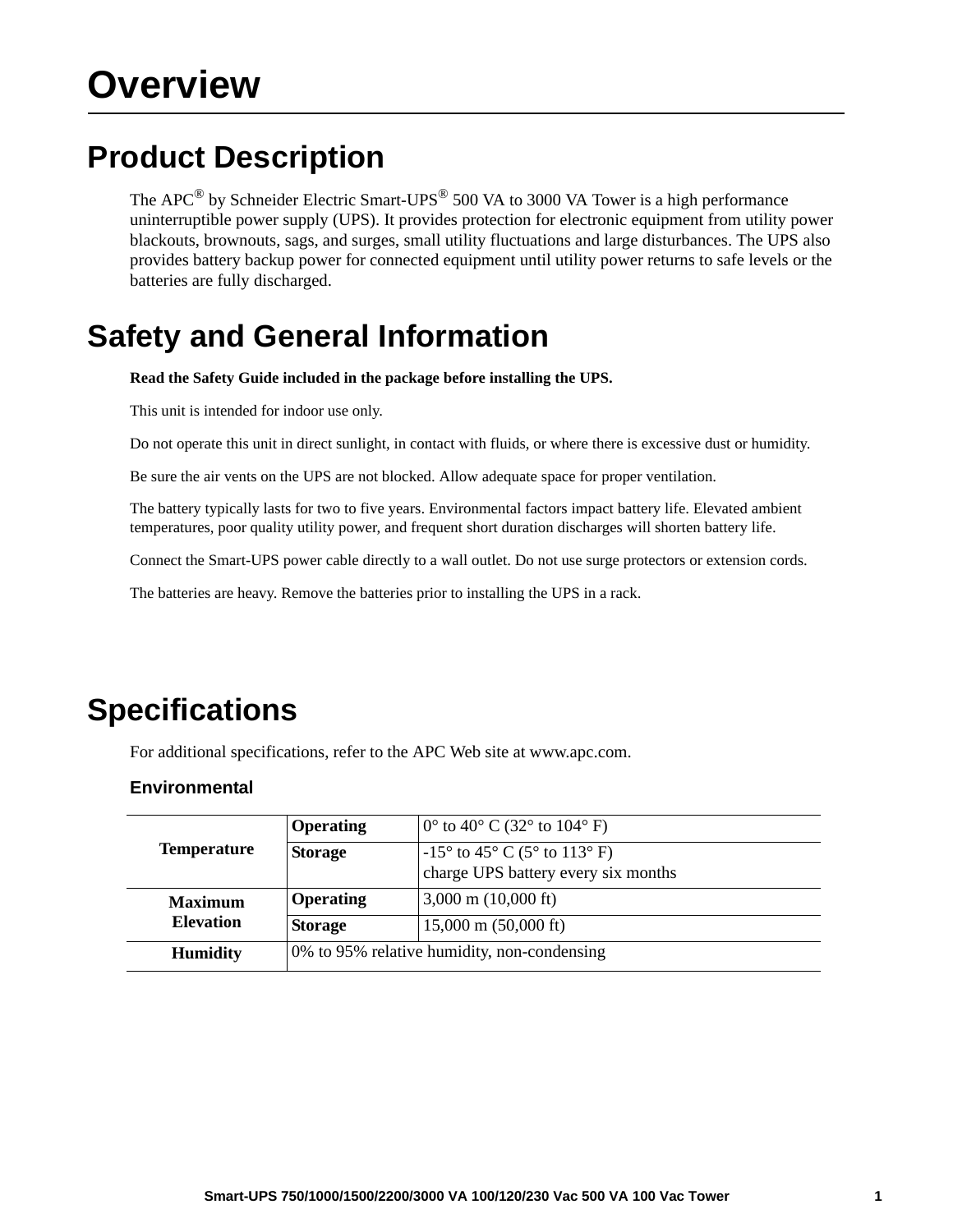### **Product Overview**

### **Front panel features**

- 
- **a** Bezel
- **B** Battery
- **O** Internal battery connector







### **Rear panel features 500 VA to 1500 VA models**

- **0** USB port **500/750 VA 100 Vac**<br> **2** Serial port **500/750 VA 120 Vac**
- 
- **6** Ground screw
- **O** Smart slot
- $\Theta$  Circuit breaker
- **O** UPS input
- **O** Outlets
- $\bullet$  Internal or external battery connector







#### **1000/1500 VA 100 Vac 1000/1500 VA 120 Vac 1000/1500 VA 230 Vac**



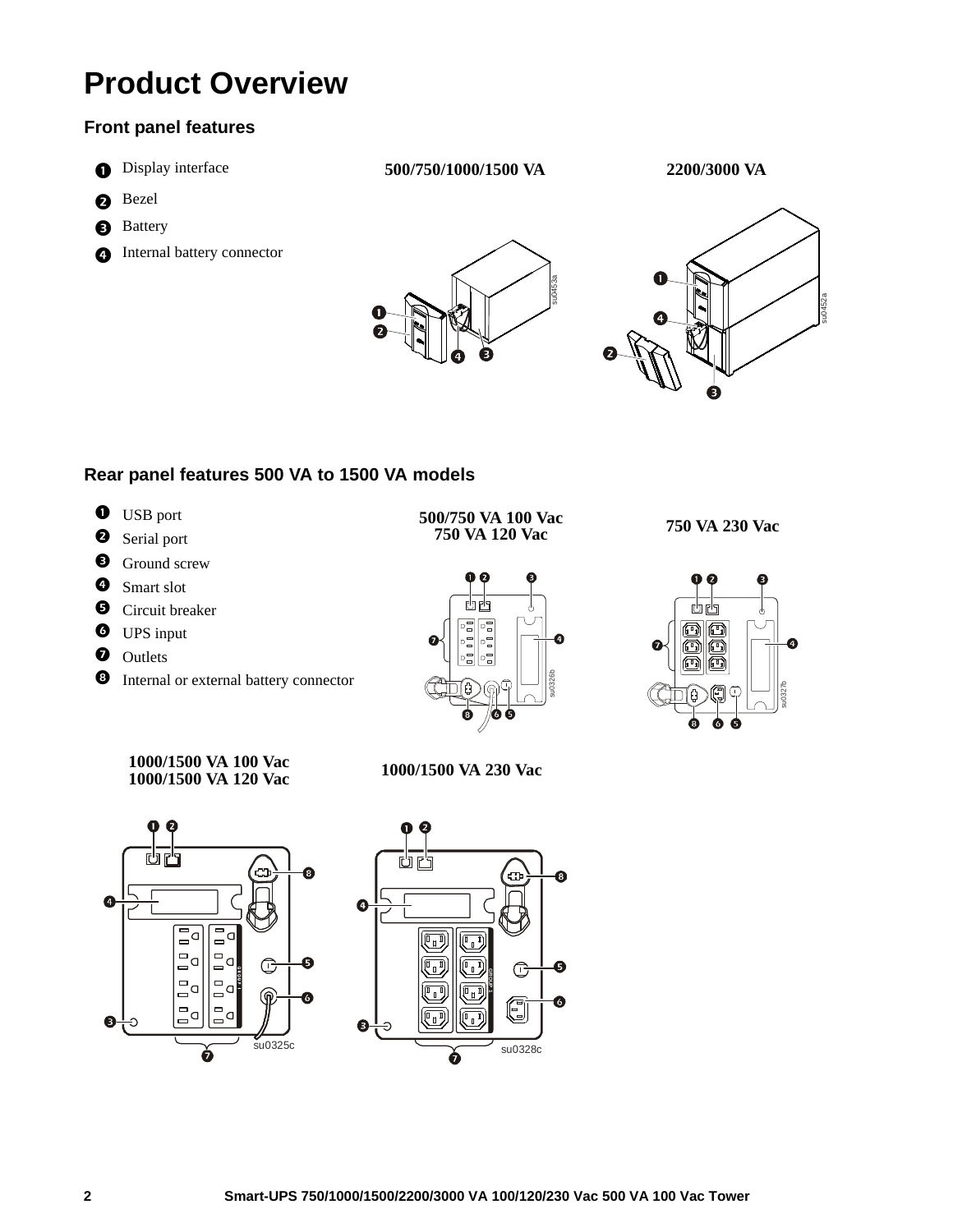#### **Rear panel features 2200 VA and 3000 VA models**

- **O** USB Port
- **2** Serial port
- $\bullet$  Ground screw
- **O** SmartSlot
- $\bullet$  Circuit breaker
- **O** UPS input
- **O** Outlets

O

 $\ddot{\mathbf{O}}$ 

 $\Box$ 

 $\cup$ 

<sup>O</sup> EPO connector





### **Installation**

For UPS installation information, refer to the Smart-UPS Installation Guide 750/1000/1500/2200/3000 VA 100/120/230 Vac, 500 VA 100 Vac Tower, that is included with the UPS. The Installation guide is also available on the documentation CD included with the UPS and on the APC Web site, www.apc.com.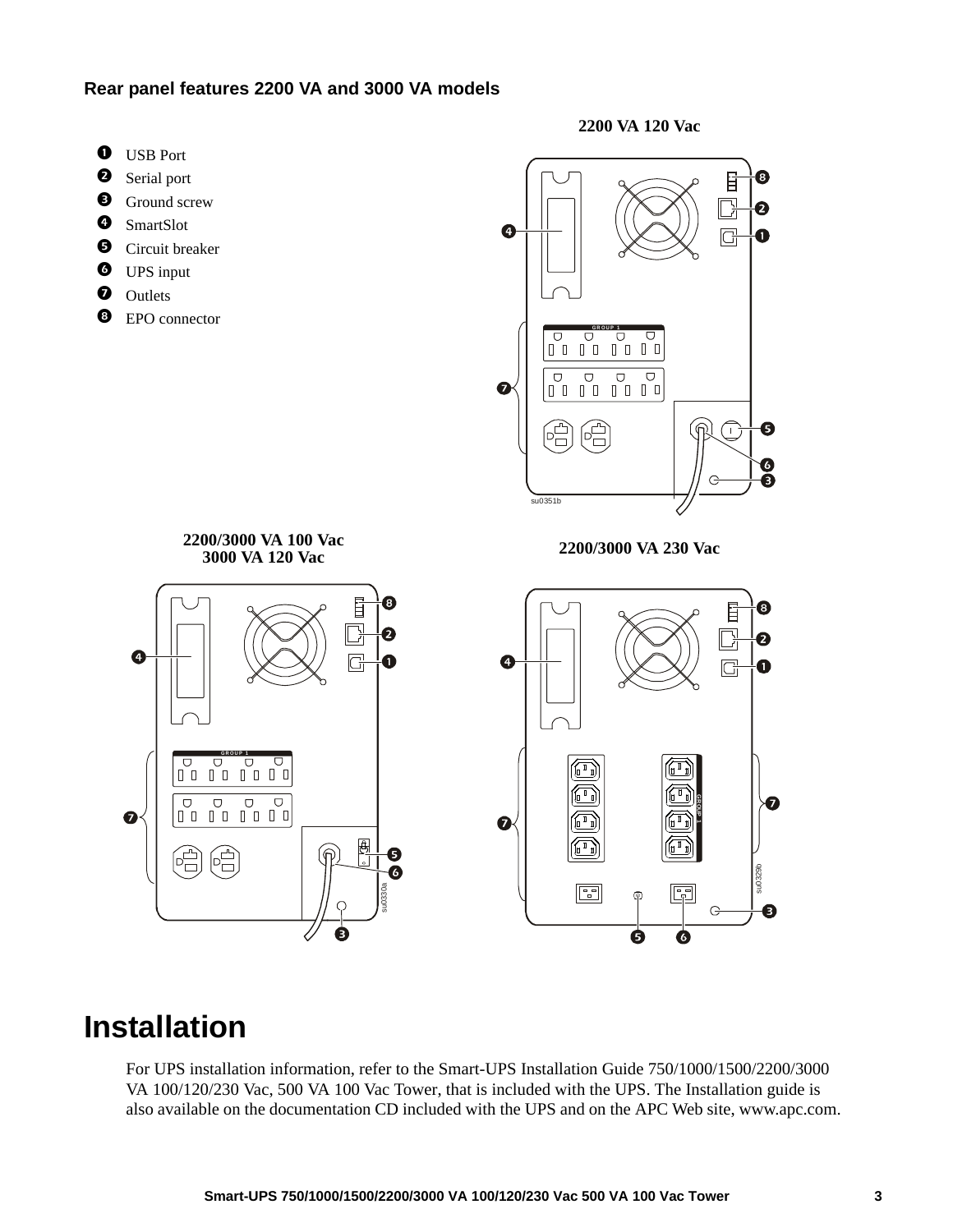## **Operation**

### **Connect Equipment**



**Note:** The UPS will charge to 90% capacity in the first four and a half hours of normal operation *for the 2200/3000 VA 100 Vac model* or the first three hours of normal operation *for all other models*. **Do not expect full battery runtime capability during this initial charge period.**

- 1. Connect equipment to the UPS.
- 2. Connect the UPS to the building utility power. **Connect the UPS to a two-pole, three-wire, grounded source only.**
- [3. To use the UPS as a MASTER ON/OFF switch, turn on equipm](#page-10-0)ent that is connected to the UPS.

 See "Main Outlet Group and Switched Outlet Group" on page 9 for information on how to configure the outlet groups.



### **Rear Panel Features**



Serial port: Connect to a computer to use power management software.

**USB port:** Connect to a computer to use power management software.

**Ground Screw:** Connect the ground leads on transient voltage devices to the  $\infty$ chassis ground screw(s), located on the rear panel of the UPS.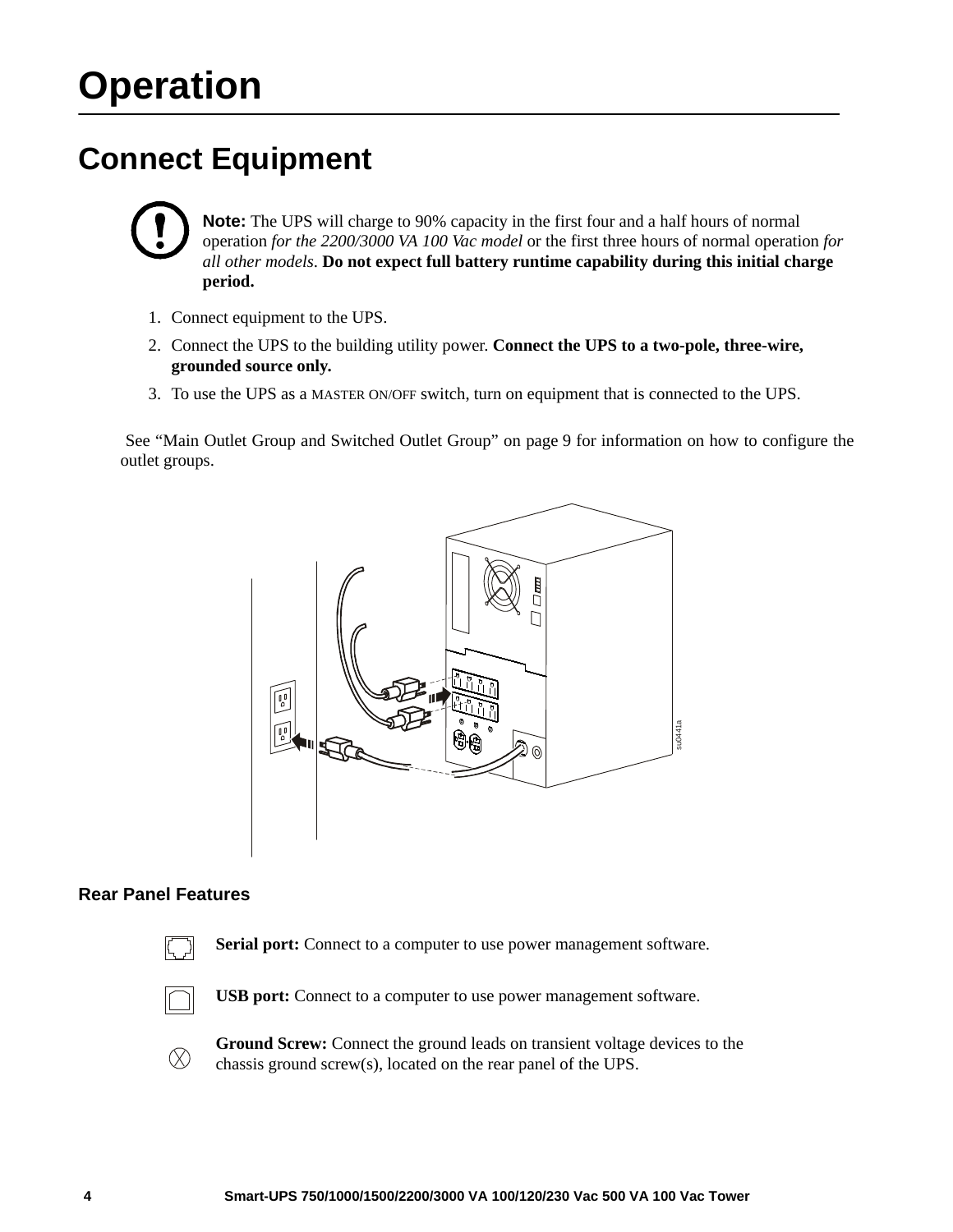### **Display Panel**

- **Online** LED
- **On Battery** LED
- **<sup>O</sup>** UPS Output ON/OFF key
- **Fault** LED
- **Replace Battery** LED
- **O** Display screen
- $\bullet$  UP and DOWN keys
- **<sup>6</sup>** ENTER key
- **O** ESCAPE key



### **Using the display interface**

Use the UP and DOWN keys to scroll through the main menu options. Press ENTER to view the sub-menus under each main menu option. Press ESCAPE to exit a sub-menu and return to a main menu.

#### **Standard menus**

The Standard menus are the most commonly used menus.

| Menu                    | <b>General Functions</b>                    |                                           |  |  |  |
|-------------------------|---------------------------------------------|-------------------------------------------|--|--|--|
| <b>Status</b>           | View UPS information:                       |                                           |  |  |  |
|                         | • Operating Mode                            | • Battery Temp                            |  |  |  |
|                         | • Efficiency                                | $\bullet$ Input                           |  |  |  |
|                         | • Load Power                                | $\bullet$ Output                          |  |  |  |
|                         | • Load VA                                   | • Last Transfer                           |  |  |  |
|                         | • Battery Charge state                      | • Last UPS Self Test                      |  |  |  |
|                         | • Estimated Runtime                         |                                           |  |  |  |
| Configuration           | Configure UPS settings:                     |                                           |  |  |  |
|                         | • Language                                  | • Display (Auto Dim, Auto Off, Always On) |  |  |  |
|                         | • Local Power Quality: Good, Fair, Poor     | • Battery Install Date                    |  |  |  |
|                         | • Menu Type: Standard or Advanced           | • Reset to Factory Default                |  |  |  |
|                         | • Audible Alarm                             |                                           |  |  |  |
| <b>Test &amp; Diags</b> | Perform UPS tests and diagnostic functions: |                                           |  |  |  |
|                         | • UPS Self Test                             |                                           |  |  |  |
| • UPS Alarms Test       |                                             |                                           |  |  |  |
|                         | • Calibration Test                          |                                           |  |  |  |
| About                   | View UPS information:                       |                                           |  |  |  |
|                         | • UPS Model                                 | • Battery Part No.                        |  |  |  |
|                         | • UPS Part No.                              | • Battery Install Date                    |  |  |  |
|                         | • UPS Serial No.                            | • Replace Battery by                      |  |  |  |
|                         | • UPS Manufacture Date                      | • UPS Firmware 1                          |  |  |  |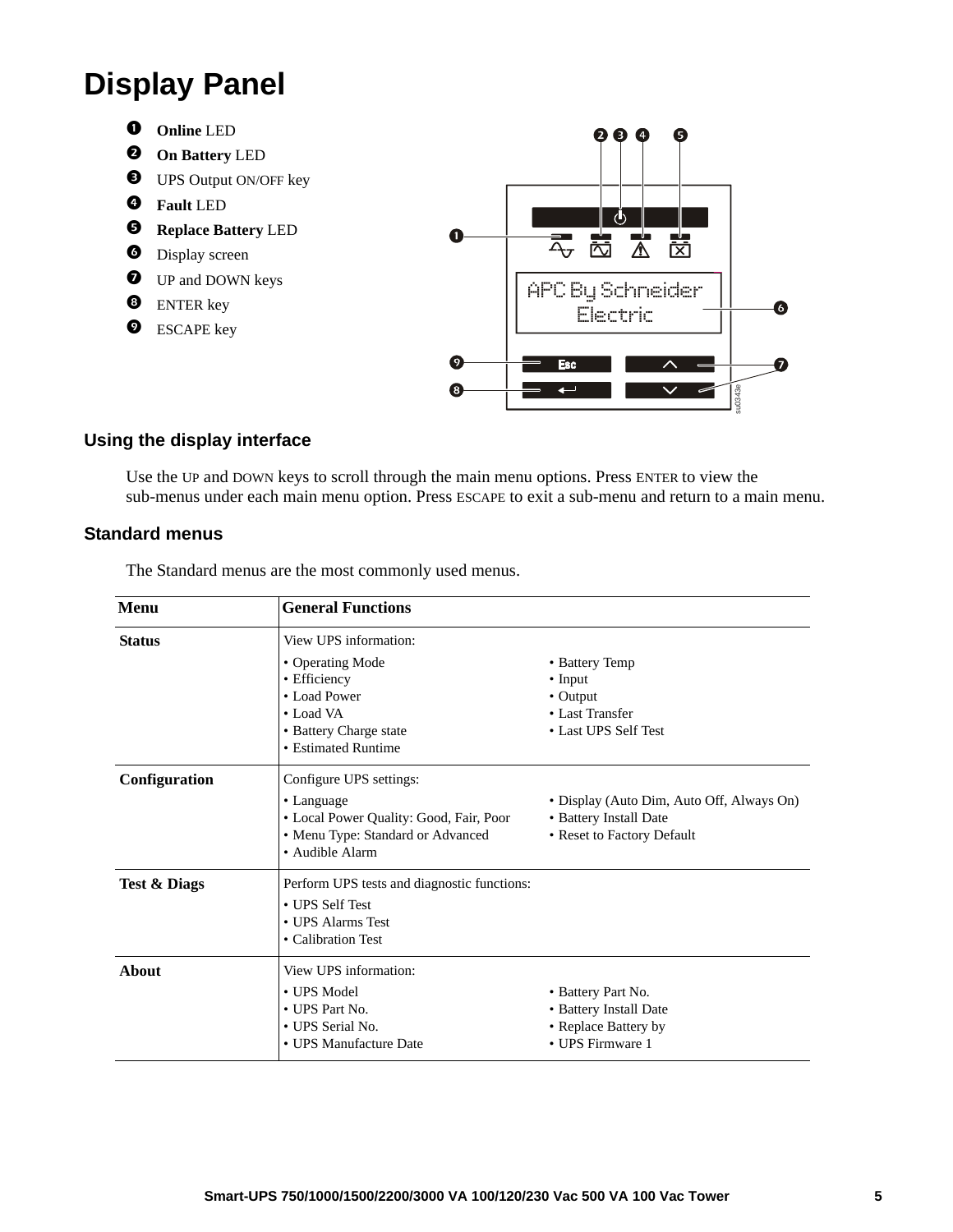### **Advanced menus**

| Menu                    | <b>General Functions</b>                                                                                                                                                                                                                                     |                                                                                                                                                                                                                                                                                |  |  |
|-------------------------|--------------------------------------------------------------------------------------------------------------------------------------------------------------------------------------------------------------------------------------------------------------|--------------------------------------------------------------------------------------------------------------------------------------------------------------------------------------------------------------------------------------------------------------------------------|--|--|
| <b>Status</b>           | View detailed UPS information:<br>• Operating Mode<br>• Efficiency<br>• Load Power<br>• Load VA<br>• Load Amps<br>• Load Energy<br>• Battery Charge state<br>• Estimated Runtime<br>• Battery Voltage                                                        | • Battery Temp<br>$\bullet$ Input<br>• Output<br>• Last Transfer<br>• Last UPS Self Test<br>• Outlet Group 1 (if Switched Outlet is available)<br>• NMC IP Address (if NMC is available)                                                                                       |  |  |
| Configuration           | Configure advanced UPS settings:<br>• Language<br>• Local Power Quality<br>• Menu Type<br>· Audible Alarm<br>• Display (Auto Dim, Auto Off, Always On)<br>• Sensitivity<br>• Low Transfer<br>• High Transfer<br>• Low Battery Warning<br>• Auto Self Test    | • Battery Install Date<br>• Reset Energy Meter<br>• Enter Setup Wizard<br>• Firmware Update (standby mode)<br>• Reset to Factory Default<br>• Config Main Group Outlets<br>• Config Group 1 Outlets (if Switched Outlet is<br>available)<br>• Config NMC (if NMC is available) |  |  |
| <b>Control</b>          |                                                                                                                                                                                                                                                              | Control the Main and Switched Outlet Group to turn on, turn off, shutdown, or reboot.                                                                                                                                                                                          |  |  |
| <b>Test &amp; Diags</b> | Perform UPS test and diagnostic functions:<br>• UPS Self Test<br>• UPS Alarms Test<br>• Calibration Test                                                                                                                                                     |                                                                                                                                                                                                                                                                                |  |  |
| Log                     | View the event and error logs for information about UPS events and faults that have occurred.                                                                                                                                                                |                                                                                                                                                                                                                                                                                |  |  |
| <b>About</b>            | View UPS information:<br>• UPS Model<br>• UPS Part No.<br>• UPS Serial No.<br>• UPS Manufacture Date<br>• Battery Part No.<br>• Battery Install Date<br>• Replace Battery by<br>• UPS Firmware 1<br>• UPS Firmware 2<br>• UPS Firmware 3<br>• UPS Firmware 4 | • NMC Model No.*<br>• NMC Serial No.*<br>• NMC Hardware Version*<br>• NMC Manufacture Date*<br>• NMC MAC Address*<br>• SmartSlot FW 1*<br>• SmartSlot FW 2*<br>• SmartSlot FW $3*$<br>*If NMC is available                                                                     |  |  |

The Advanced menus provide additional options for the UPS and are available only if the display interface is configured to use the Advanced menus.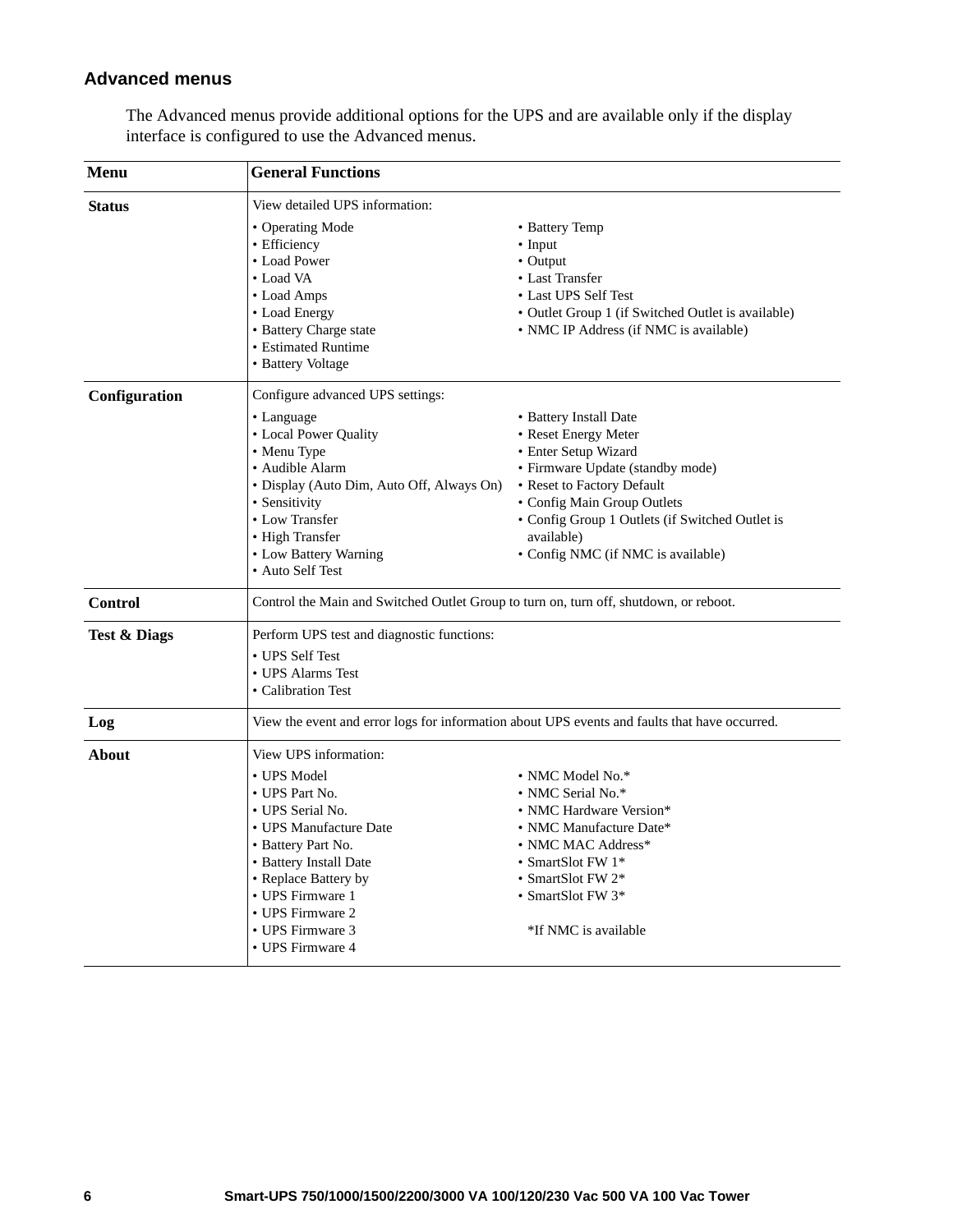# **Configuration**

### **UPS Settings**

### **Start-up Settings**

Configure these settings at initial start-up, using the display interface. As an alternative, configuration can be performed using APC PowerChute<sup>®</sup> software.



**Note:** During start-up, use the display interface to configure these settings. If nothing is selected, the unit will use the default settings.

| <b>Function</b>                      | <b>Factory Default</b> | <b>Options</b>                                                                                                                                  | <b>Description</b>                                                                                                                                                                                                                                                                                                                                                       |
|--------------------------------------|------------------------|-------------------------------------------------------------------------------------------------------------------------------------------------|--------------------------------------------------------------------------------------------------------------------------------------------------------------------------------------------------------------------------------------------------------------------------------------------------------------------------------------------------------------------------|
| Language                             | English                | $\bullet$ English<br>$\bullet$ French*<br>$\bullet$ German*<br>$\bullet$ Spanish*<br>$\bullet$ Italian*<br>• Portuguese*<br>$\bullet$ Japanese* | The language for the display interface.<br>*Language options will vary by model.                                                                                                                                                                                                                                                                                         |
| <b>Local Power</b><br><b>Quality</b> | Good                   | $\bullet$ Good<br>$\bullet$ Fair<br>$\cdot$ Poor                                                                                                | Select the quality of input utility power.<br>• If Good is selected, the unit will go on battery power<br>more often to provide the cleanest power supply to the<br>connected equipment.<br>• If Poor is selected, the UPS will tolerate more<br>fluctuations in power and will go on battery power less<br>often.<br>If unsure of the local power quality, select Good. |
| <b>Menu</b> Type                     | Standard               | Standard or<br>Advanced                                                                                                                         | The Standard menus display a limited set of menus<br>and options. The advanced menus include all<br>parameters.                                                                                                                                                                                                                                                          |

#### **General Settings**

Configure these settings at any time. Use the display interface or APC PowerChute® software.

| <b>Function</b>            | <b>Factory Default</b>                     | <b>Options</b>    | <b>Description</b>                                                                                                                                                                                                                                                   |
|----------------------------|--------------------------------------------|-------------------|----------------------------------------------------------------------------------------------------------------------------------------------------------------------------------------------------------------------------------------------------------------------|
| <b>High Transfer Point</b> | $100$ Vac:<br>108 Vac                      | 108 Vac - 114 Vac | To avoid unnecessary battery usage, set the transfer<br>point higher if the utility voltage is chronically high and<br>the connected equipment is known to work under this<br>condition. The <b>Power Quality</b> setting will<br>automatically change this setting. |
|                            | $120$ Vac:<br>127 Vac - 136 Vac<br>127 Vac |                   |                                                                                                                                                                                                                                                                      |
|                            | 230 Vac:<br>253 Vac                        | 253 Vac - 265 Vac | <b>Note:</b> Use the Advanced Menus to configure this<br>setting.                                                                                                                                                                                                    |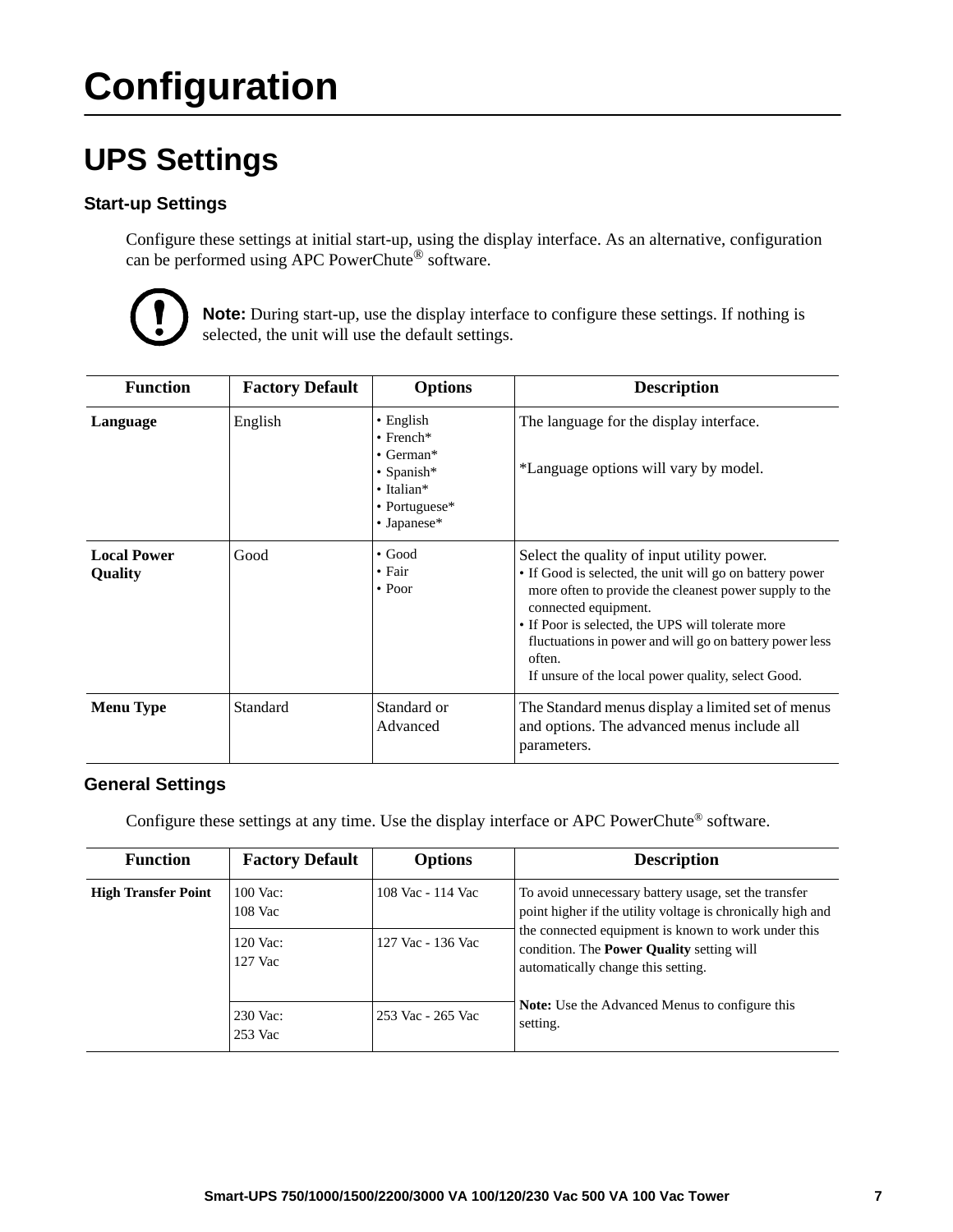| <b>Function</b>                                               | <b>Factory Default</b>                                  | <b>Options</b>                                                            | <b>Description</b>                                                                                                                                                                                                                                                                                                                                                                                                   |  |  |
|---------------------------------------------------------------|---------------------------------------------------------|---------------------------------------------------------------------------|----------------------------------------------------------------------------------------------------------------------------------------------------------------------------------------------------------------------------------------------------------------------------------------------------------------------------------------------------------------------------------------------------------------------|--|--|
| <b>Low Transfer Point</b>                                     | 100 Vac:<br>92 Vac                                      | 86 Vac - 92 Vac                                                           | Set the transfer point lower if the utility voltage is<br>chronically low and the connected equipment can                                                                                                                                                                                                                                                                                                            |  |  |
|                                                               | 120 Vac:<br>106 Vac                                     | 97 Vac - 106 Vac                                                          | tolerate this condition. This setting may also be adjusted<br>using the power quality setting.                                                                                                                                                                                                                                                                                                                       |  |  |
|                                                               | 230 Vac:<br>208 Vac                                     | 196 Vac -208 Vac                                                          | Note: Use the Advanced Menus to configure this<br>setting.                                                                                                                                                                                                                                                                                                                                                           |  |  |
| <b>Nominal Output</b>                                         | 100 Vac                                                 | N/A                                                                       | 230 Vac models only: Set the nominal output voltage of                                                                                                                                                                                                                                                                                                                                                               |  |  |
| <b>Voltage</b>                                                | 120 Vac                                                 | N/A                                                                       | the UPS to standby mode.                                                                                                                                                                                                                                                                                                                                                                                             |  |  |
|                                                               | 230 Vac                                                 | • 220 Vac<br>$\cdot$ 230 Vac<br>$\cdot$ 240 Vac                           |                                                                                                                                                                                                                                                                                                                                                                                                                      |  |  |
| <b>Transfer Sensitivity</b>                                   | Normal                                                  | Normal, Reduced, Low                                                      | Select the level of sensitivity to power events that the<br>UPS will tolerate.<br>• Normal: The UPS will go on battery power more<br>often to provide the cleanest power supply to the<br>connected equipment.<br>• Low: The UPS will tolerate more fluctuations in<br>power and will go on battery power less often.<br>If the connected load is sensitive to power disturbances,<br>set the sensitivity to Normal. |  |  |
| <b>Low Battery Warning</b>                                    | $120$ sec                                               | Set the value in seconds                                                  | The UPS will emit an audible alarm when the remaining<br>runtime has reached this level.                                                                                                                                                                                                                                                                                                                             |  |  |
| Date of Last Battery<br>Replacement                           | Date set at factory                                     |                                                                           | Reset this date when the battery module is replaced.                                                                                                                                                                                                                                                                                                                                                                 |  |  |
| <b>Audible Alarm</b>                                          | On                                                      | On/Off                                                                    | The UPS will mute all audible alarms if this is set to Off<br>or when the display keys are pressed.                                                                                                                                                                                                                                                                                                                  |  |  |
| <b>Battery</b><br><b>Self-Test Interval</b><br><b>Setting</b> | On start-up and every<br>14 days since the last<br>test | • Never<br>• Start-up only<br>• Frequency of test<br>(every 7 to 14 days) | The interval at which the UPS will execute a<br>self-test.                                                                                                                                                                                                                                                                                                                                                           |  |  |
| <b>Reset to Factory</b><br><b>Default</b>                     | No                                                      | Yes/No                                                                    | Restore the UPS factory default settings.                                                                                                                                                                                                                                                                                                                                                                            |  |  |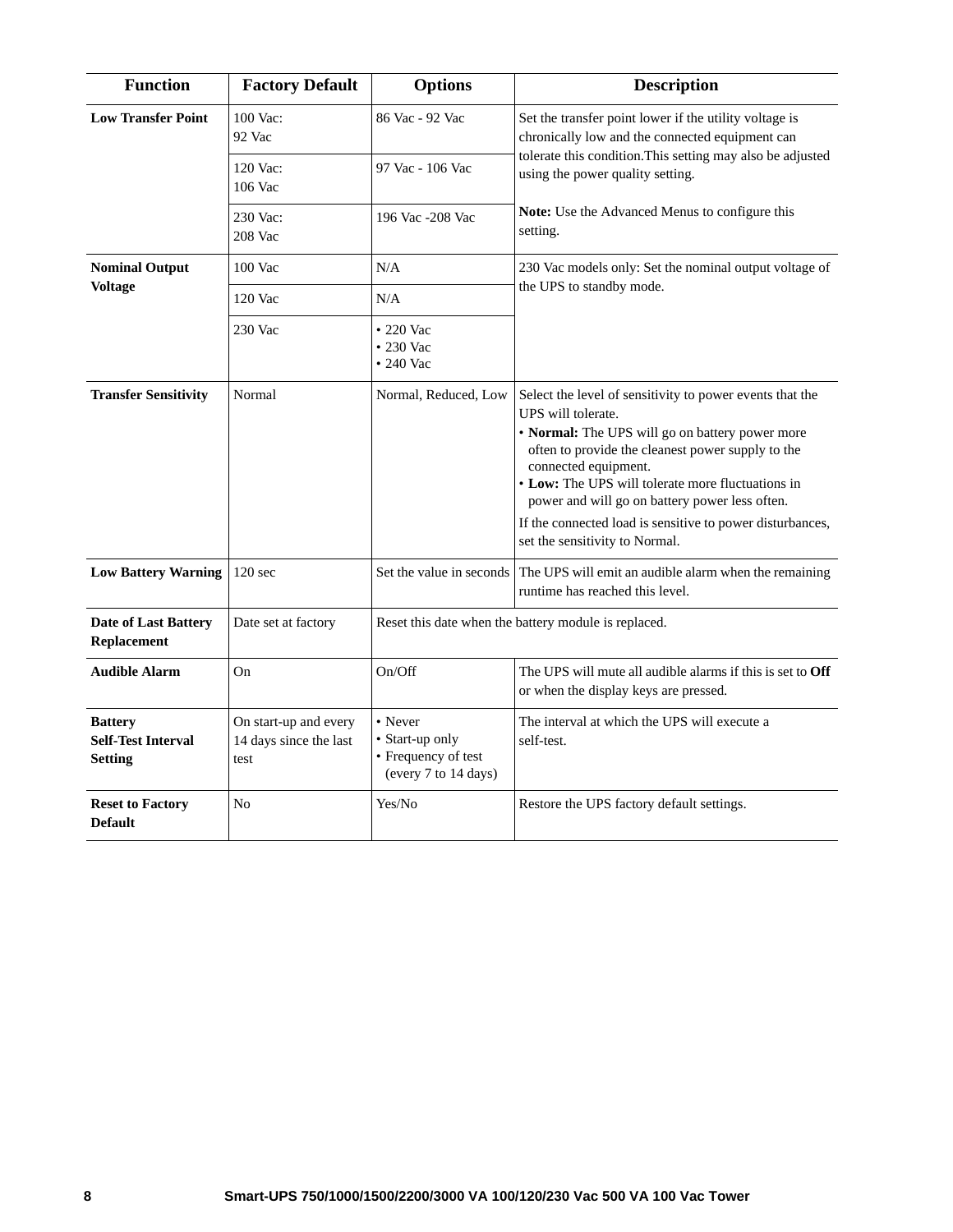### <span id="page-10-0"></span>**Main Outlet Group and Switched Outlet Group**

#### **Overview**

The Main Outlet Group and the Switched Outlet Group can be configured to independently turn off, turn on, shut down, and reboot connected equipment. (These features are not available on the 500 VA or 750 VA units.)

The Main and Switched Outlet Groups can be configured to do the following:

- Turn off: Disconnect from power immediately and restart only with a manual command.
- Turn on: Connect to power immediately.
- Shutdown: Disconnect power in sequence, and automatically reapply power in sequence when utility power becomes available.
- Reboot: Shut down and restart.

In addition, the Main Outlet Group and the Switched Outlet Group can be configured to do the following:

- Turn on or off in a specified sequence
- Automatically turn off or shut down when various conditions occur

**Note:** If the Main and Switched Outlet Groups are not configured, all of the outlets on the unit will still provide battery back-up power.

#### **Using the Main and Switched Outlet Groups**

The Main Outlet Group functions as a master switch. It will turn on first when power is applied, and shut down last when there is a power outage and battery run-time has been exhausted.

The Main Outlet Group must be turned on for the Switched Outlet Group to turn on.

- 1. Connect critical equipment to the Main Outlet Group.
- 2. Connect peripheral equipment to the Switched Outlet Group.
	- Nonessential equipment that should shut down quickly in the event of a power outage can be added to a short power off delay, to conserve battery runtime.
	- Equipment that has dependent peripherals that must restart or shut down in a specific order should be connected to a separate outlet group.
	- Equipment that needs to reboot independently from other equipment should be added to a separate outlet group.
- 3. Use the **Configuration** menus to set reaction of the Switched Outlet Group in the event of a power outage.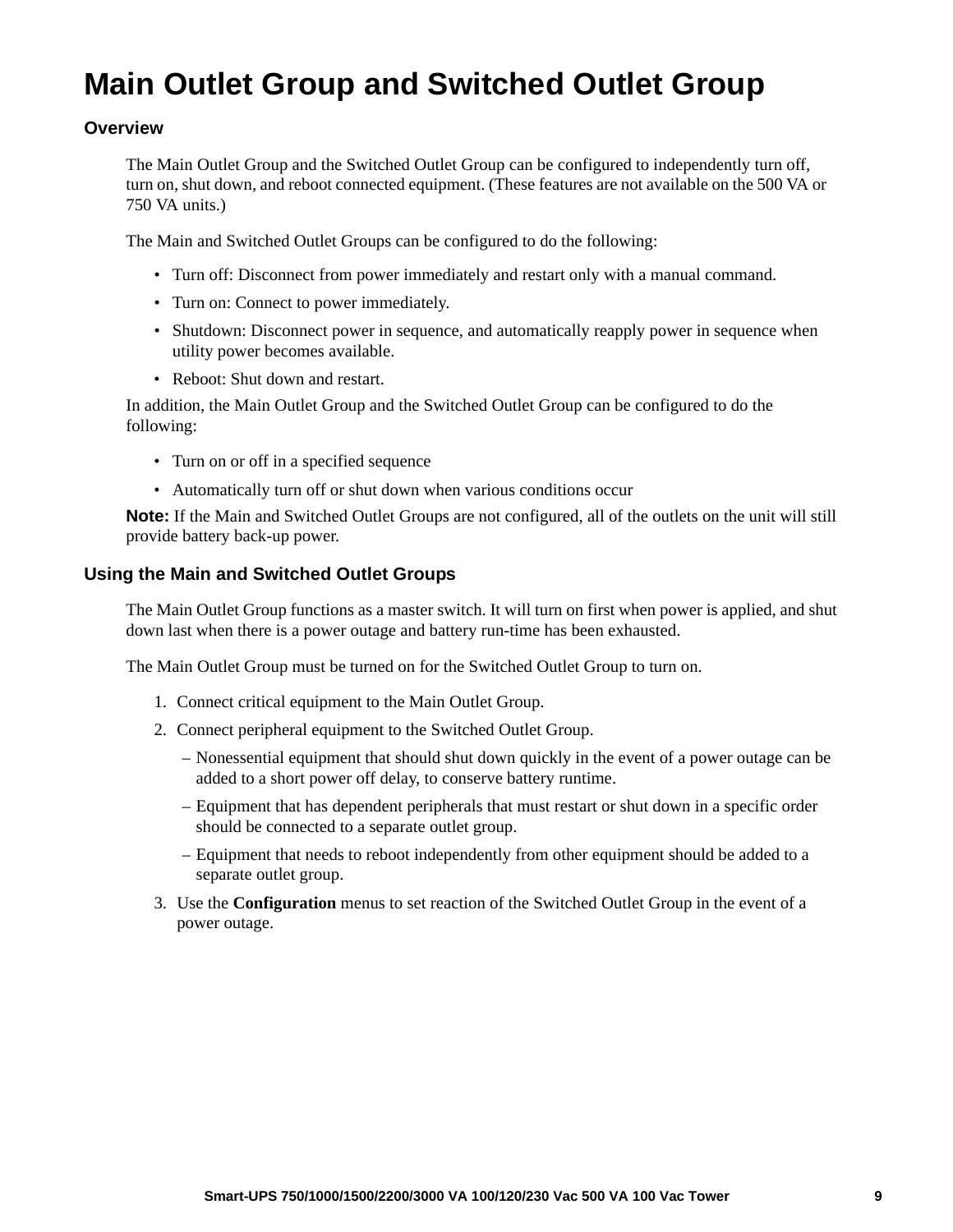### **Customize the Main and Switched Outlet Groups**

| Use the Configuration menus to change the Main Outlet Group and the Switched Outlet Group settings. |  |  |  |
|-----------------------------------------------------------------------------------------------------|--|--|--|
|                                                                                                     |  |  |  |

| <b>Function</b>                                    | <b>Factory Default</b>                                        | <b>Options</b>                                                                                      | <b>Description</b>                                                                                                                                                                                                                     |  |
|----------------------------------------------------|---------------------------------------------------------------|-----------------------------------------------------------------------------------------------------|----------------------------------------------------------------------------------------------------------------------------------------------------------------------------------------------------------------------------------------|--|
| <b>Name String</b><br><b>Outlet Group</b>          | Outlet Group 1                                                | Edit these names using an external interface, such as the Network<br>Management Card Web interface. |                                                                                                                                                                                                                                        |  |
| <b>UPS Name String</b>                             | <b>UPS Outlets</b>                                            |                                                                                                     |                                                                                                                                                                                                                                        |  |
| <b>Turn On Delay</b>                               | 0 <sub>sec</sub>                                              | Set the value in<br>seconds                                                                         | The amount of time the UPS or a Switched Outlet<br>Group will wait between receiving the command to<br>turn on and the actual startup.                                                                                                 |  |
| <b>Turn Off Delay</b>                              | • 0 sec (UPS Outlets)<br>• 90 sec (Switched<br>Outlet Groups) | Set the value in<br>seconds                                                                         | The amount of time the UPS or a Switched Outlet<br>Group will wait between receiving the command to<br>turn off and the actual shut down.                                                                                              |  |
| <b>Reboot Duration</b>                             | 8 sec                                                         | Set the value in<br>seconds                                                                         | The amount of time the UPS or a Switched Outlet<br>Group must remain off before it will restart.                                                                                                                                       |  |
| <b>Minimum Return</b><br><b>Time</b>               | 0 <sub>sec</sub>                                              | Set the value in<br>seconds                                                                         | The amount of battery runtime that must be available<br>before the UPS or a Switched Outlet Group will turn<br>on after a shutdown.                                                                                                    |  |
| <b>Load Shed On</b><br><b>Battery</b>              | Disabled                                                      | • Enable<br>· Disable                                                                               | When the unit switches to battery power, the UPS<br>will disconnect power to the Switched Outlet Group<br>to save battery runtime.<br>Configure this delay time, use the LOAD SHED TIME<br>WHEN ON BATTERY setting.                    |  |
| <b>Load Shed Time</b><br>when On Battery           | 1800 sec                                                      | Set the value in<br>seconds                                                                         | The amount of time the outlets will function on<br>battery power before they will turn off.                                                                                                                                            |  |
| <b>Load Shed On</b><br><b>Runtime</b>              | Disabled                                                      | • Enable<br>· Disable                                                                               | When the battery runtime falls below the specified<br>value, the Switched Outlet Group will turn off.<br>Configure this time using the LOAD SHED RUNTIME<br>REMAINING setting.                                                         |  |
| <b>Load Shed On</b><br><b>Runtime</b><br>Remaining | 120 sec                                                       | Set the value in<br>seconds                                                                         | When the remaining runtime reaches this level, the<br>Switched Outlet Group will turn off.                                                                                                                                             |  |
| <b>Load Shed on</b><br><b>Overload</b>             | Disabled                                                      | · Disabled<br>· Enabled                                                                             | In the event of an overload (greater than 107%<br>output), the Switched Outlet Group will immediately<br>turn off to conserve power for critical loads. The<br>Switched Outlet Group will only turn on again with<br>a manual command. |  |

#### **Network Management Card Settings**

These settings are available only on units that have a Network Management Card (NMC) and are set at the factory. These settings can only be modified using an external interface, such as the NMC Web interface.

- NMC IP Address Mode
- NMC IP Address
- NMC Subnet Mask
- NMC Default Gateway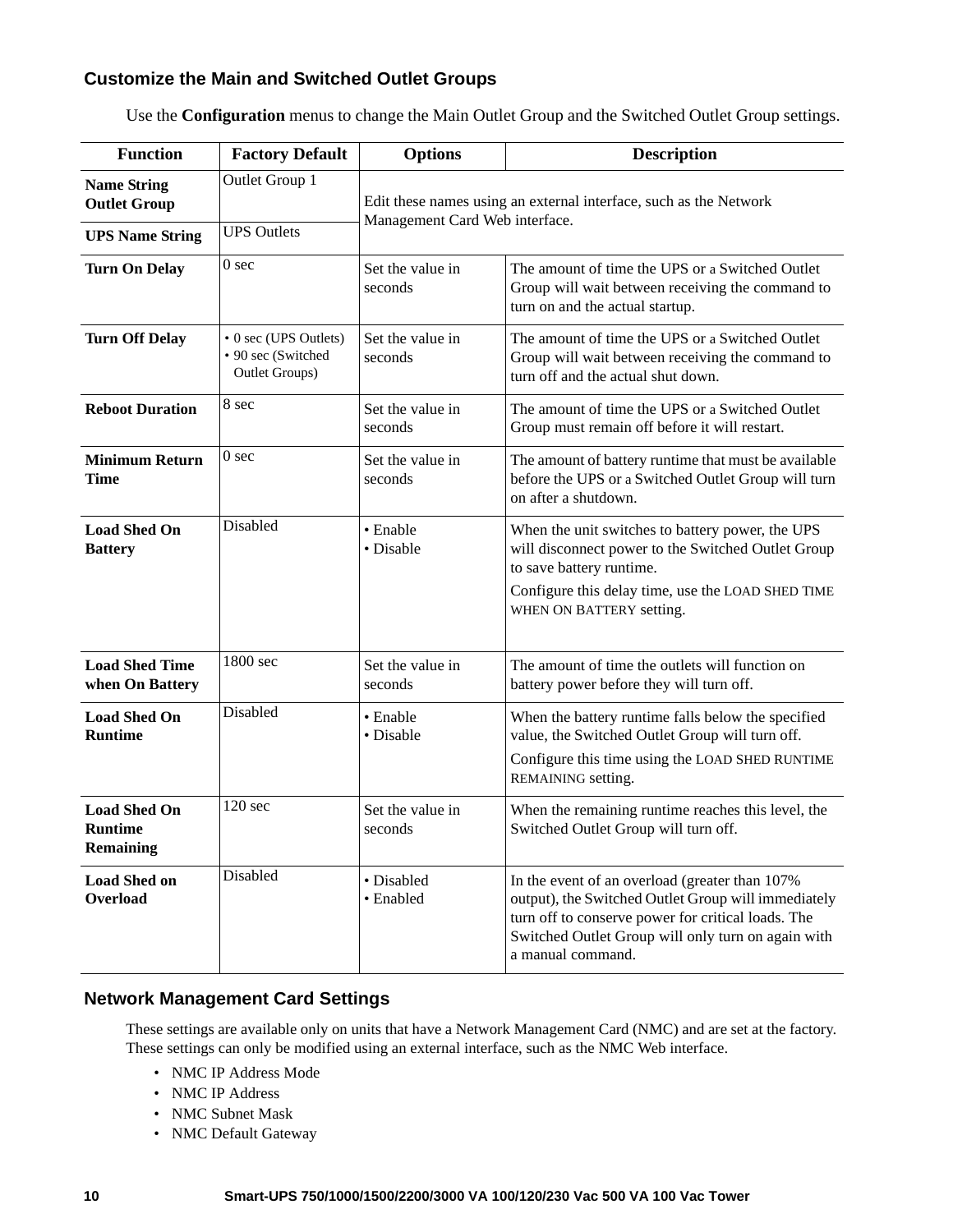### **Emergency Power Off**

### **Overview**

The Emergency Power Off (EPO) option, is a safety feature that will immediately disconnect all connected equipment from utility power. The UPS will immediately shut down and will not switch to battery power.

#### **Adhere to all national and local electrical codes. Wiring must be performed by a qualified electrician.**

Connect each UPS to the EPO switch. In configurations where multiple units are connected in parallel, each UPS must be connected to the EPO switch.

The UPS must be restarted for power to return to connected equipment. Press the ON/OFF key on the front panel of the UPS.

#### **Normally open contacts**

- 1. If the EPO switch or relay contacts are normally open, insert the wires from the switch or contacts at pins 1 and 2 of the EPO terminal block. Use 16-28 AWG wire.
- gen0887a

2. Secure the wires by tightening the screws.

If the contacts are closed, the UPS will turn OFF and power will be removed from the load.

#### **Normally closed contacts**

- 1. If the EPO switch or relay contacts are normally closed, insert the wires from the switch or contacts at pins 2 and 3 of the EPO terminal block. Use 16-28 AWG wire.
- 2. Insert a wire jumper between pins 1 and 2. Secure the wires by tightening the three screws at positions 1, 2, and 3.

If the contacts are opened, the UPS will turn OFF and power will be removed from the load.

**Note:** Pin 1 is the power source for the EPO circuit, it provides a few milliampere of 24 V power.

If the normally closed (NC) EPO configuration is used, the EPO switch or relay should be rated for "dry" circuit applications, the rating should be for low voltage and low current applications. This normally implies the contacts are gold-plated.

The EPO interface is a Safety Extra Low Voltage (SELV) circuit. Connect the EPO interface only to other SELV circuits. The EPO interface monitors circuits that have no determined voltage potential. SELV circuits are controlled by a switch or relay properly isolated from utility power. To avoid damage to the UPS, do not connect the EPO interface to any circuit other than a SELV circuit.

Use one of the following cable types to connect the UPS to the EPO switch.

- CL2: Class 2 cable for general use.
- CL2P: Plenum cable for use in ducts, plenums, and other spaces used for environmental air.
- CL2R: Riser cable for use in a vertical run in a floor-to-floor shaft.
- CLEX: Limited use cable for use in dwellings and for use in raceways.
- Installation in Canada: Use only CSA certified, type ELC, (extra-low voltage control cable).
- Installation in countries other than Canada and the USA: Use standard low voltage cable in accordance with national and local regulations.

**Note:** The EPO function is available only for 2200/3000VA models.

**Smart-UPS 750/1000/1500/2200/3000 VA 100/120/230 Vac 500 VA 100 Vac Tower 11**

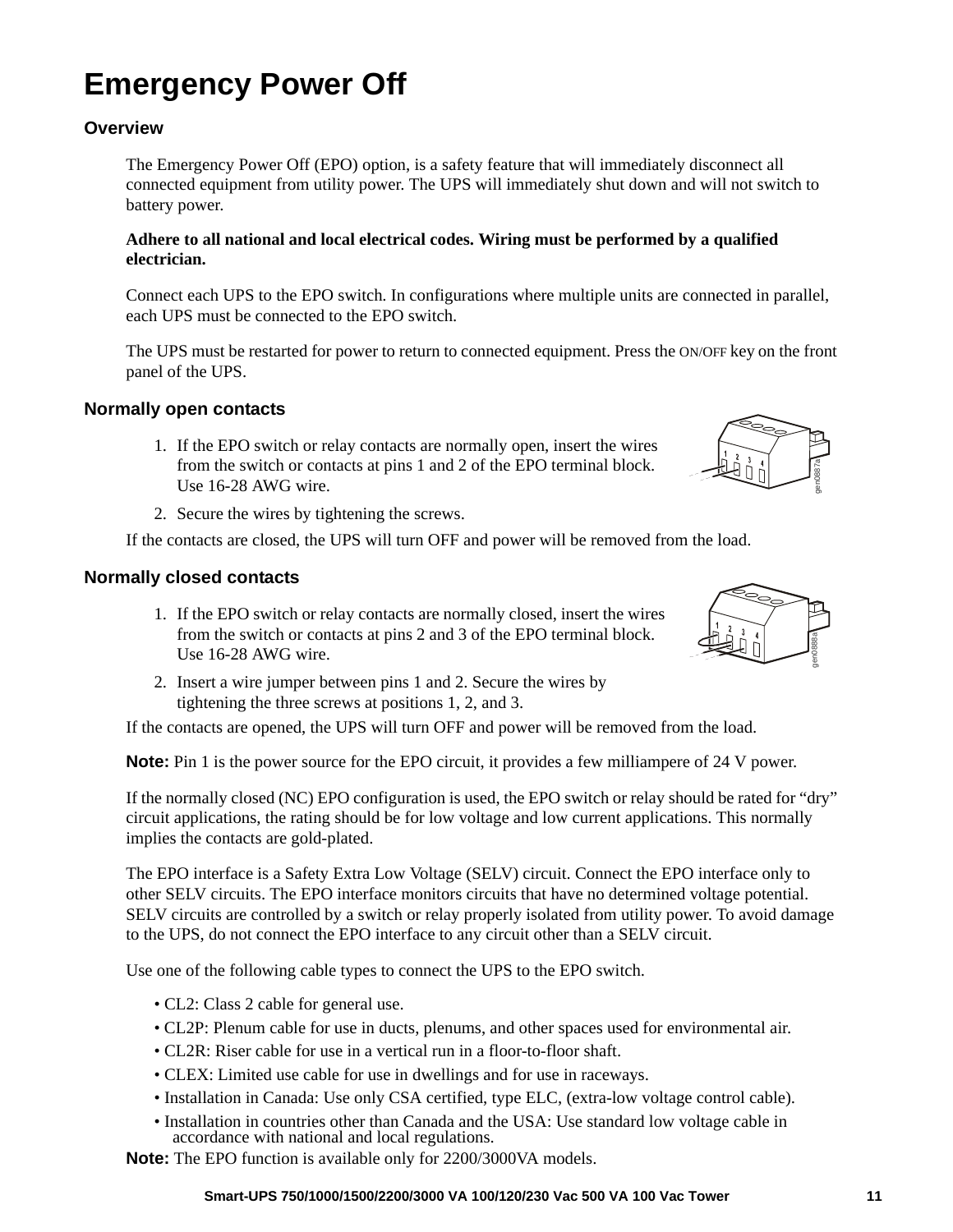### **Troubleshooting**

| <b>Problem and Possible Cause</b>                                                                                       | <b>Solution</b>                                                                                                                                                                                                                                                                                                           |
|-------------------------------------------------------------------------------------------------------------------------|---------------------------------------------------------------------------------------------------------------------------------------------------------------------------------------------------------------------------------------------------------------------------------------------------------------------------|
| The UPS will not turn on or there is no output.                                                                         |                                                                                                                                                                                                                                                                                                                           |
| The unit has not been turned on.                                                                                        | Press the ON key once to turn on the UPS.                                                                                                                                                                                                                                                                                 |
| The UPS is not connected to utility power.                                                                              | Be sure the power cable is securely connected to the unit and to the utility power<br>supply.                                                                                                                                                                                                                             |
| The input circuit breaker has tripped.                                                                                  | Reduce the load on the UPS. Disconnect nonessential equipment and reset the circuit<br>breaker.                                                                                                                                                                                                                           |
| The unit shows very low or no input utility<br>voltage.                                                                 | Check the utility power supply to the UPS by plugging in a table lamp. If the light is<br>very dim, check the utility voltage.                                                                                                                                                                                            |
| The battery connector plug is not<br>securely connected.                                                                | Be sure that all battery connections are secure.                                                                                                                                                                                                                                                                          |
| There is an internal UPS fault.                                                                                         | Do not attempt to use the UPS. Unplug the UPS and have it serviced immediately.                                                                                                                                                                                                                                           |
| The UPS is operating on battery, while connected to input utility power.                                                |                                                                                                                                                                                                                                                                                                                           |
| The input circuit breaker has tripped.                                                                                  | Reduce the load on the UPS. Disconnect nonessential equipment and reset the circuit<br>breaker.                                                                                                                                                                                                                           |
| There is very high, very low, or<br>distorted input line voltage.                                                       | Move the UPS to a different outlet on a different circuit. Test the input voltage with the<br>utility voltage display. If acceptable to the connected equipment, reduce the UPS<br>sensitivity.                                                                                                                           |
| UPS is emits a beep.                                                                                                    |                                                                                                                                                                                                                                                                                                                           |
| The UPS is operating normally.                                                                                          | None. The UPS is protecting the connected equipment.                                                                                                                                                                                                                                                                      |
| UPS does not provide expected backup time.                                                                              |                                                                                                                                                                                                                                                                                                                           |
| The UPS battery is weak due to a<br>recent power outage or is near the end<br>of its service life.                      | Charge the battery. Batteries require recharging after extended outages and wear out<br>faster when put into service often or when operated at elevated temperatures. If the<br>battery is near the end of its service life, consider replacing the battery even if the<br>replace battery indicator has not illuminated. |
| The UPS is experiencing an overload<br>condition.                                                                       | Check the UPS load display. Unplug unnecessary equipment, such as printers.                                                                                                                                                                                                                                               |
| Display interface LEDs flash sequentially.                                                                              |                                                                                                                                                                                                                                                                                                                           |
| The UPS has been shut down remotely<br>through software or an optional accessory<br>card.                               | None. The UPS will restart automatically when utility power is restored.                                                                                                                                                                                                                                                  |
|                                                                                                                         | The Fault LED is illuminated. The UPS displays a fault message and emits a constant beeping sound.                                                                                                                                                                                                                        |
| Internal UPS fault.                                                                                                     | Do not attempt to use the UPS. Turn the UPS off and have it serviced immediately.                                                                                                                                                                                                                                         |
|                                                                                                                         | The Replace Battery LED is illuminated and the UPS beeps for one minute every five hours.                                                                                                                                                                                                                                 |
| The battery has a weak charge.                                                                                          | Allow the battery to recharge for at least four hours. Then, perform a self-test. If the<br>problem persists after recharging, replace the battery.                                                                                                                                                                       |
|                                                                                                                         | The Replace Battery LED is flashing and the UPS beeps once every 2 seconds.                                                                                                                                                                                                                                               |
| The replacement battery is not<br>properly connected.                                                                   | Be sure that the battery connector is securely connected.                                                                                                                                                                                                                                                                 |
| The display interface has a Site Wiring Fault message.                                                                  |                                                                                                                                                                                                                                                                                                                           |
| Wiring faults detected include<br>missing ground, hot-neutral,<br>polarity reversal, and overloaded<br>neutral circuit. | If the UPS indicates a site wiring fault, have a qualified electrician inspect the building<br>wiring. (Applicable for 120 V units only.)                                                                                                                                                                                 |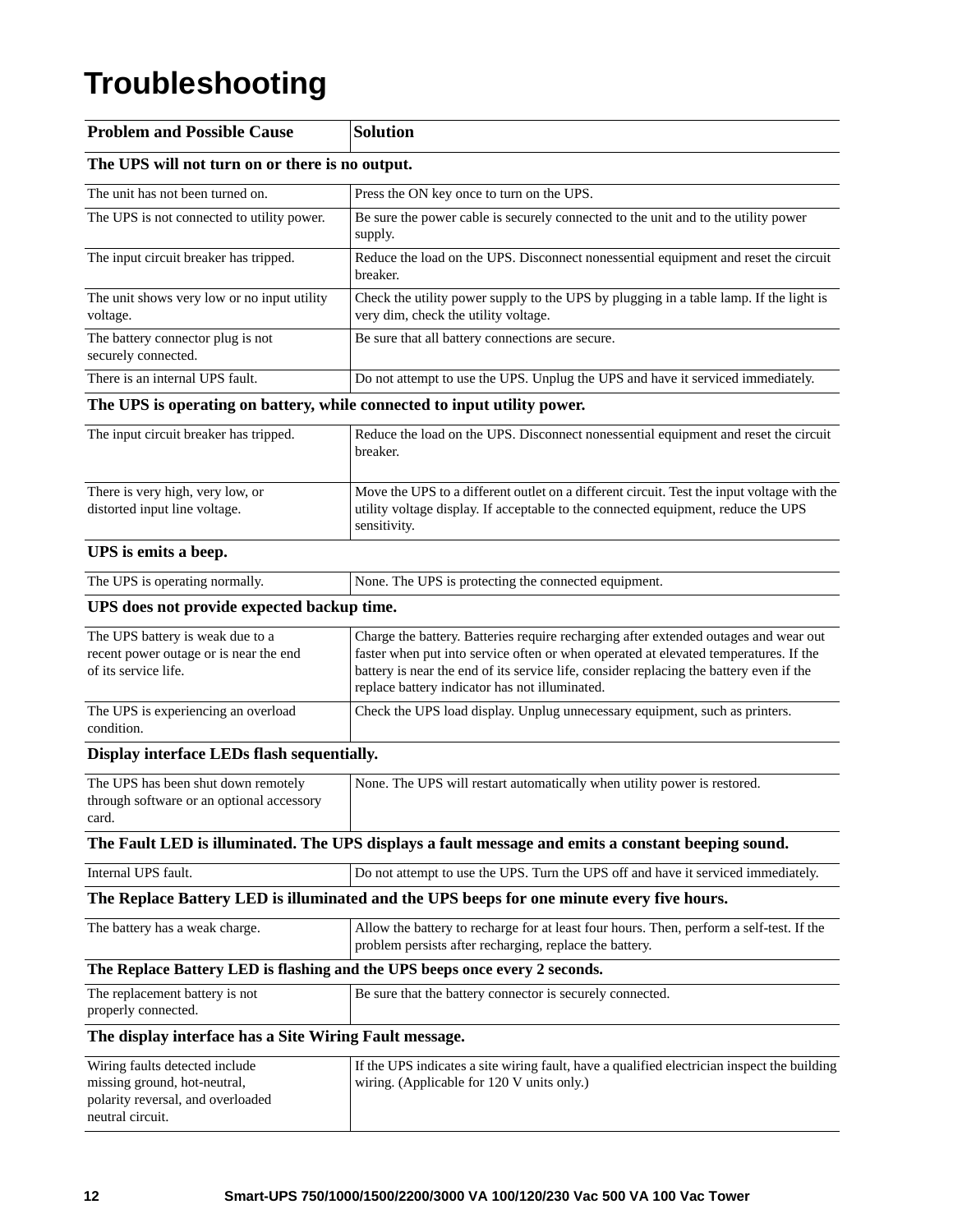### **Service**

If the unit requires service, do not return it to the dealer. Follow these steps:

- 1. Review the *Troubleshooting* section of the manual to eliminate common problems.
- 2. If the problem persists, contact APC Customer Support through the APC Web site, **www.apc.com**.
	- a. Note the model number and serial number and the date of purchase. The model and serial numbers are located on the rear panel of the unit and are available through the LCD display on select models.
	- b. Call APC Customer Support and a technician will attempt to solve the problem over the phone. If this is not possible, the technician will issue a Returned Material Authorization Number (RMA#).
	- c. If the unit is under warranty, the repairs are free.
	- d. Service procedures and returns may vary internationally. Refer to the APC Web site for country specific instructions.
- 3. Pack the unit properly to avoid damage in transit. Never use foam beads for packaging. Damage sustained in transit is not covered under warranty.
	- a. **Note: When shipping within the United States, or to the United States always DISCONNECT A UPS BATTERY before shipping in compliance with U.S. Department of Transportation (DOT) and IATA regulations.** The internal batteries may remain in the UPS.
- b. Batteries may remain connected in the XLBP during shipment. Not all units utilize XLBPs.
	- 4. Write the RMA# provided by Customer Support on the outside of the package.
	- 5. Return the unit by insured, pre-paid carrier to the address provided by Customer Support.

#### **Transport the unit**

- 1. Shut down and disconnect all connected equipment.
- 2. Disconnect the unit from utility power.
- 3. Disconnect all internal and external batteries (if applicable).
- 4. Follow the shipping instructions outlined in the *Service* section of this manual.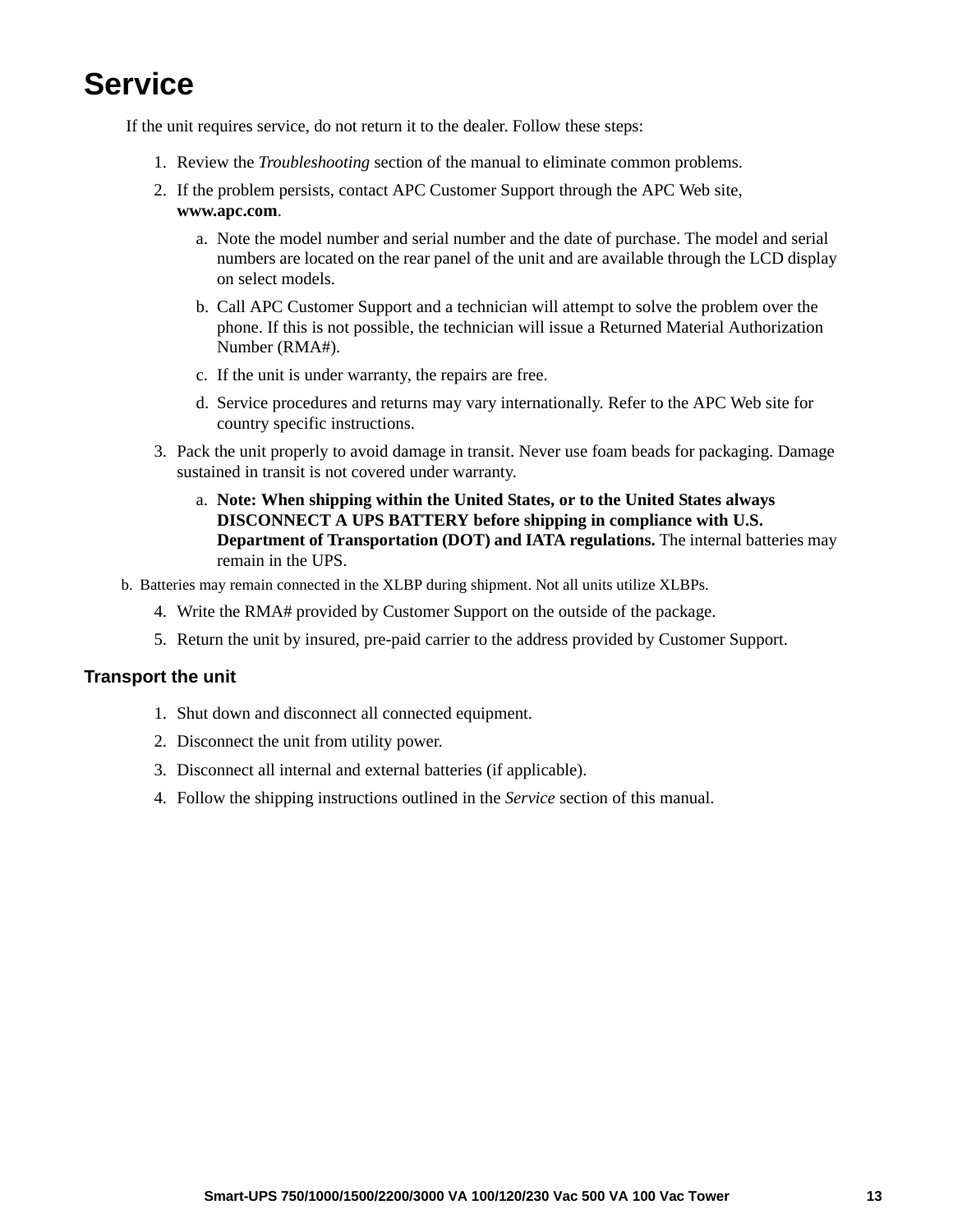### **LIMITED WARRANTY**

American Power Conversion (APC) warrants its Smart-UPS (Products) to be free from defects in materials and workmanship for a period of three (3) years, excluding the batteries, which are warranted for two (2) years from date of purchase. For country specific warranty information, refer to the APC Web site at www.apc.com. APC's obligation under this warranty is limited to repairing or replacing, at its own sole option, any such defective products. Repair or replacement of a defective Product or part thereof does not extend the original warranty period.

This warranty applies only to the original purchaser who must have properly registered the Product within 10 days of purchase. Products may be registered online at warranty.apc.com.

APC shall not be liable under this warranty if its testing and examination disclose that the alleged defect in the Product does not exist or that it was caused by end user's or any third person's misuse, negligence, improper installation, testing, operation or use of the Product contrary to APC's recommendations or specifications. Further, APC shall not be liable for defects resulting from: 1) unauthorized attempts to repair or modify the Product, 2) incorrect or inadequate electrical voltage or connection, 3) inappropriate on-site operation conditions, 4) Acts of God, 5) exposure to the elements, or 6) theft. In no event shall APC have any liability under this warranty for any Product where the serial number has been altered, defaced, or removed.

EXCEPT AS SET FORTH ABOVE, THERE ARE NO WARRANTIES, EXPRESS OR IMPLIED, BY OPERATION OF LAW OR OTHERWISE, APPLCIABLE TO PRODUCTS SOLD, SERVICED OR FURNISHED UNDER THIS AGREEMENT OR IN CONNECTION HEREWITH.

APC DISCLAIMS ALL IMPLIED WARRANTIES OF MERCHANTABILITY, SATISFACTION AND FITNESS FOR A PARTICULAR PURPOSE.

APC EXPRESS WARRANTIES WILL NOT BE ENLARGED, DIMINISHED, OR AFFECTED BY AND NO OBLIGATION OR LIABILITY WILL ARISE OUT OF, APC's RENDERING OF TECHNICAL OR OTHER ADVICE OR SERVICE IN CONNECTION WITH THE PRODUCTS.

THE FOREGOING WARRANTIES AND REMEDIES ARE EXCLUSIVE AND IN LIEU OF ALL OTHER WARRANTIES AND REMEDIES. THE WARRANTIES SET FORTH ABOVE CONSTITUTE APC'S SOLE LIABILITY AND PURCHASER'S EXCLUSIVE REMEDY FOR ANY BREACH OF SUCH WARRANTIES. APC'S WARRANTIES RUN ONLY TO ORIGINAL PURCHASER AND ARE NOT EXTENDED TO ANY THIRD PARTIES.

IN NO EVENT SHALL APC, ITS OFFICERS, DIRECTORS, AFFILIATES OR EMPLOYEES BE LIABLE FOR ANY FORM OF INDIRECT, SPECIAL, CONSEQUENTIAL OR PUNITIVE DAMAGES, ARISING OUT OF THE USE, SERVICE OR INSTALLATION, OF THE PRODUCTS, WHETHER SUCH DAMAGES ARISE IN CONTRACT OR TORT, IRRESPECTIVE OF FAULT, NEGLIGENCE OR STRICT LIABILITY OR WHETHER APC HAS BEEN ADVISED IN ADVANCE OF THE POSSIBILITY OF SUCH DAMAGES. SPECIFICALLY, APC IS NOT LIABLE FOR ANY COSTS, SUCH AS LOST PROFITS OR REVENUE (WHETHER DIRECT OR INDIRECT), LOSS OF EQUIPMENT, LOSS OF USE OF EQUIPMENT, LOSS OF SOFTWARE, LOSS OF DATA, COSTS OF SUBSTITUANTS, CLAIMS BY THIRD PARTIES, OR OTHERWISE.

NO SALESMAN, EMPLOYEE OR AGENT OF APC IS AUTHORIZED TO ADD TO OR VARY THE TERMS OF THIS WARRANTY.

NOTHING IN THIS LIMITED WARRANTY SHALL SEEK TO EXCLUDE OR LIMIT APC'S LIABILITY FOR DEATH OR PERSONAL INJURY RESULTING FROM ITS NEGLIGENCE OR ITS FRAUDULENT MISREPRESENTATION OR TO THE EXTENT THAT IT CANNOT BE EXCLUDED OR LIMITED BY APPLICABLE LAW.

To obtain service under warranty you must obtain a Returned Material Authorization (RMA) number from customer support. Customers with warranty claims issues may access the APC worldwide customer support network through the APC Web site: support.apc.com. Select your country from the country selection pull-down menu. Open the Support tab at the top of the web page to obtain contact information for customer support in your region. Products must be returned with transportation charges prepaid and must be accompanied by a brief description of the problem encountered and proof of date and place of purchase.